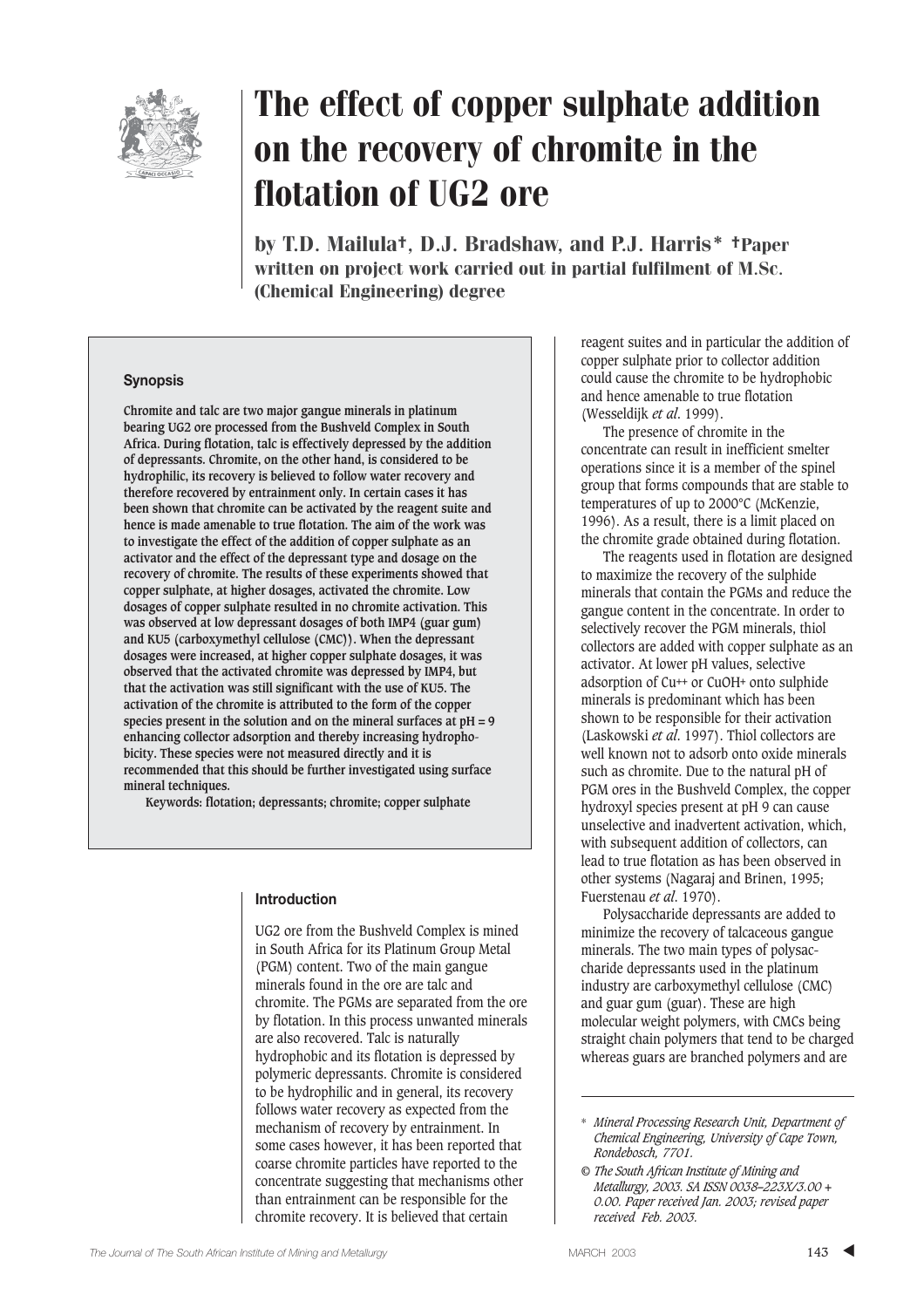# The effect of copper sulphate addition on the recovery of chromite

generally neutral in charge. As a result of this charged nature, CMC adsorption can induce particle dispersion in addition to having a depressant effect which can influence flotation performance (Shortridge *et al*. 1999; Dalvie *et al*. 2000).

The objective of this research was to determine the level of copper sulphate dosage that can activate the chromite and also to evaluate the effect of the depressant type and dosage on the recovery of chromite in the flotation of UG2 ore. The two depressants selected were for evaluation of the guar gum, IMP4 and the carboxymethyl-cellulose (CMC), KU5. Flotation performance was evaluated using the relationship of mass to water recovery as well as the chromite recovery.

## **Experimental details**

## *The ore*

The UG2 ore was obtained from the Bushveld Igneous complex in the North West province of South Africa. The UG2 ore consists mainly of chromite at a composition of roughly 26% by mass. The crushed ore was then homogeneously mixed and separated into 1 kg samples. Each sample was milled at 66 % solids to 40 % passing 75 microns immediately prior to flotation.

## *Reagents*

A 1% solution of copper sulphate was prepared using  $CuSO<sub>4</sub>$ .5H<sub>2</sub>O. The copper sulphate was always added prior to collector addition. As specified in the experiments performed, a dosage of either 30 g/ton or 90 g/ton was used. A copper sulphate dosage of 30 g/ton is the stoichiometric amount required to react with the thiol collectors. At 90 g/ton copper sulphate there would be excess copper ions in solution.

Senmin supplied the two thiol collectors used in the experiments. Sodium iso-butyl xanthate (SIBX) was made up as a 1% solution and 30 g/ton was used in each test. 30 µl SK5 (sodium dibutyl dithiophosphate (DTP)) was added as supplied by Senmin. The two collectors were added in the mass ratio of 1:1.

The two depressants were IMP4 (guar gum) supplied by Trohall and KU5 (CMC) supplied by G M Associates. These were added as specified and the dosages were varied between 100 g/ton and 200 g/ton to evaluate the effect of the depressant dosage on the recovery of chromite during flotation.

The DOW 200 frother was added at a concentration of 30 g/ton to create a suitably stable froth phase where the valuable minerals could be collected for further processing.

## *Batch flotation procedure*

The flotation experiments were performed using a 3-litre Leeds batch cell in the Mineral Processing Laboratory at UCT. The batch cell was fitted with an impeller to maintain a good mineral distribution in the cell throughout the flotation time. The milled ore was transferred to the 3-litre Leeds cell to make up 33% solids. The impeller speed was kept at 1200 rpm. Copper sulphate was added into the cell and conditioned for 5 minutes. SIBX and SK5 was then added and conditioned for 2 minutes. Either IMP4 or KU5 was added and conditioned for 2 minutes. Finally DOW 200 was

added and conditioned for 1 minute. A constant air flowrate of 6 litres/minute was maintained throughout the flotation period. A feed sample of about 30 ml was taken using a syringe from the cell. The tails and concentrates were then dried and weighed.

The feed, concentrates and tail samples from the flotation tests were dried and digested by fusion with granular sodium peroxide and leaching with hydrogen peroxide and hydrochloric acid. The samples were then analysed for chrome content by atomic absorption.

#### **Results and Discussion**

The flotation tests were performed either in duplicates or triplicates. The standard deviations for the chromite recovery varied from 0.023 to 0.123 %. The standard conditions were set at an addition of 100 g/ton IMP4 with no copper sulphate addition. At these conditions, the chromite was expected to be recovered by entrainment only and follow the water recovery as shown by the linear relationship in Figure 1.

Figure 1 also shows that the copper sulphate dosage of 90 g/ton resulted in high levels of chromite recovery compared to those obtained at dosages of 0 and 30 g/ton. The dosage of 30 g/ton is the stoichiometric amount required to react with the collectors and hence no increased chromite recoveries were expected.



**Figure 1—The effect of varying copper sulphate dosage on the chromite recovery of UG2 ore at a dosage of 100 g/ton of IMP4 at pH 9**



**Figure 2—The effect of varying copper sulphate dosage on the chromite recovery of UG2 ore at a dosage of 100 g/ton of KU5 at pH 9**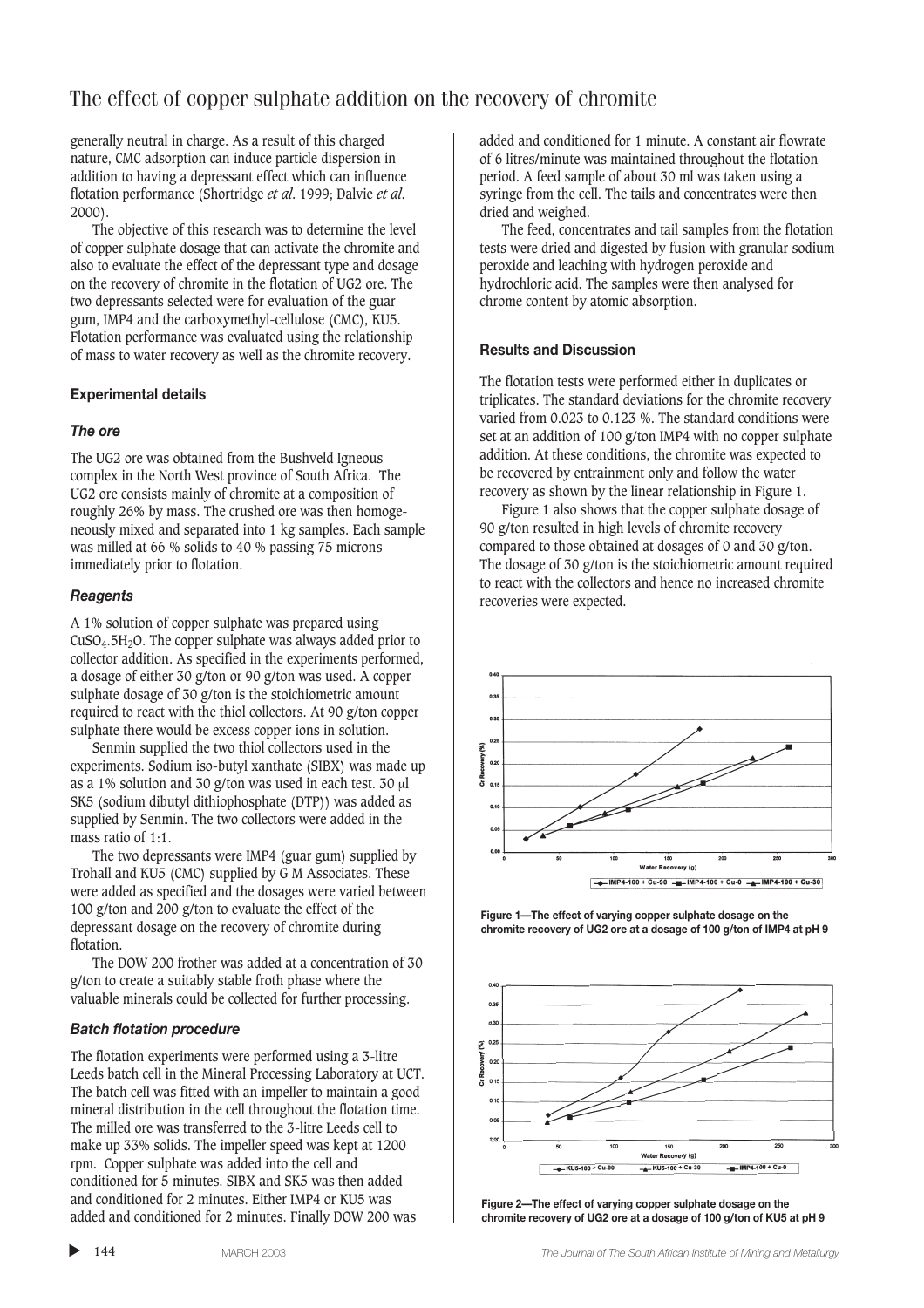# The effect of copper sulphate addition on the recovery of chromite



**Figure 3—The effect on chromite recovery of UG2 ore by increasing the IMP4 dosage to 200 g/ton at pH 9 in combination with copper sulphate addition of 90 g/t**

The equivalent tests were performed using KU5 (CMC). The same trend was observed showing that at 90 g/ton of copper sulphate, there was increased chromite recovery suggesting activation and that mechanisms other than entrainment are responsible for the chromite recovery. As with IMP4 at 30 g/ton of copper sulphate, no activation was observed.

Since high chromite recoveries were obtained at the dosage of 90 g/ton of copper sulphate and 100 g/ton of depressant, an increase of the depressant dosage was tested to evaluate whether the effect on chromite could be reversed. Figure 3 shows the effect of increasing IMP4 dosage to 200 g/ton. The results show that the recovery of chromite was reduced, which indicates that by increasing the IMP4 dosage it was possible to reduce chromite recoveries to those obtained at standard conditions.

Figure 4 illustrates that the increased KU5 dosage of 200 g/ton did not bring about a decrease in chromite recovery. The results show an initial increase in chromite recovery with reduced water recovery compared to that obtained with KU5 at a dosage of 100 g/ton. This indicates that the froth structure was affected and that there was a decrease in froth stability. This is consistent with the effect obtained with charged depressants such as CMCs observed by Robertson, 2003. He showed that the effect of increasing the addition of the charged inorganic dispersant, sodium hexametaphosphate was to decrease froth stability and reduce water



**Figure 4—The effect on chromite recovery of UG2 ore by increasing the KU5 dosage to 200 g/ton for flotation tests with 90 g/ton copper sulphate at pH 9**



**Figure 5—The effect of copper sulphate dosage on chromite recovery at various depressant dosages of IMP4 (guar) and KU5 (CMC)**



**Figure 6—The effect of varying copper sulphate on water recovery obtained during flotation of UG2 ore at an IMP4 dosage of 100 g/ton**

recovery. The differences in behaviour between CMCs and guars could also result from the lower adsorption of CMCs as observed by Steenberg and Harris, 1984.

Figure 5 shows that at 90 g/ton copper sulphate and 200 g/ton IMP4 lower chromite recoveries were obtained. The addition of KU5 at 100 g/ton gave the highest chromite recoveries with either 30 or 90 g/ton copper sulphate.

Figures 6 and 7 show the recovery of water with time and show that low water recoveries were obtained in systems where the copper sulphate dosage was 90 g/ton and the depressant dosage was 100 g/ton. This indicates reduced froth stability possibly resulting from increased mineral hydrophobicity or from the destabilizing effects of highly hydrophobic copper—xanthate species formed in excess copper conditions (Dippenaar, 1982a,b). As observed in Figures 1 and 2, these systems also showed higher chromite recoveries demonstrating that high copper sulphate dosages could result in increased chromite hydrophobicity resulting from activation.

Figure 8 shows the copper species present at pH 9, and it can be seen that  $Cu(OH)_2$  as well as lesser amounts of other copper hydroxide species are present as presented by Wesseldijk (1999). It is proposed that the mechanism of chromite activation is through the interaction of these species